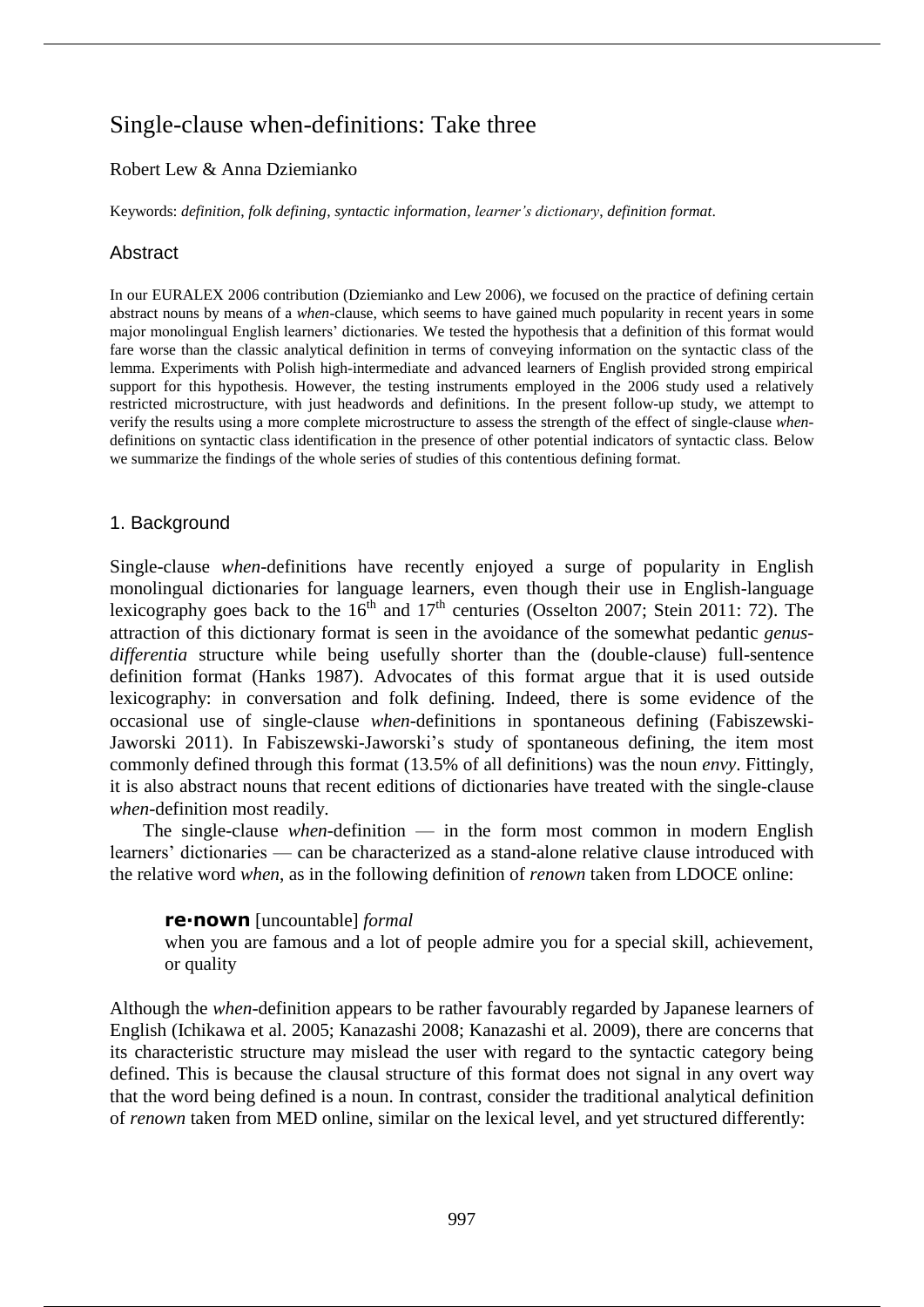**renown** – definition NOUN [UNCOUNTABLE] FORMAL the state of being famous and admired for a special skill or achievement

This analytical-type definition has the form of a post-modified noun phrase, with its ultimate head being the noun *state*. Presumably, the salient status of *(the) state* signals to the user that the word defined is likewise a noun ('renown is a type of state'), while no such overt signal seems to be present in the single-clause *when*-definition. One way in which dictionary users confronted with a single-clause definition might recognize that the definition defines a noun would be through their familiarity with the convention of using this definition type to explain nouns. The question is, however, to what extent this actually *is* a convention: can we be sure, for example, that such definitions are never used to define adjectives or verbs? There is no evidence to tell us this, but even if it were true for native speakers of English, it is still another thing to expect foreign learners of English to recognize the convention. This line of thinking inspired the studies described in Dziemianko and Lew (2006) and Lew and Dziemianko (2006a, b), which we will briefly summarize before proceeding to report on the latest study.

# 2. Previous studies of *when*-definition

#### 2.1. *Study 1*

The first study of the effectiveness of single-clause *when*-definitions for conveying part-ofspeech information was Lew and Dziemianko (2006a). In this study, 129 Polish students majoring in English, mostly in their first year of college, were presented with definitions in two formats, single-clause *when* and analytical, and asked to supply Polish translations of the headwords, which had been replaced with invented words.

Compared with the analytical definition, the *when*-definition did very poorly (see Fig. 1, Study 1): only a third of the syntactic classes were recognized correctly, which is probably close to baseline chance level, given that items of three syntactic classes were used in the study: noun, verb, and adjective. The analytical definition did significantly better, with twothirds of the syntactic classes being recognized correctly. However, it needs to be noted that since the goal was to gauge the actual potential of the *when*-definition to inform (or perhaps misinform) learners as to the noun status of the word being defined, the first study did not include any explicit syntactic class information — just the definitions.

This led to the question of what would happen if such definitions, clearly deficient in their potential to convey syntactic class information, were combined with explicit part-ofspeech labels, and if the task were made more syntax-focused.

#### 2.2 Study 2

This question was addressed in the first follow up study (Dziemianko and Lew 2006; Lew and Dziemianko 2006b). Here, the authors used a more complete microstructure, this time taking care to include the syntactic class labels in the form most popular in MLD's (*noun*, *verb*, *adj*). The test sheets also included other labels (mainly syntactic codes and some usage labels) and example sentences.

The task was also different: three alternative Polish translations of each headword were provided, and the students were asked to select one. The three Polish translations were all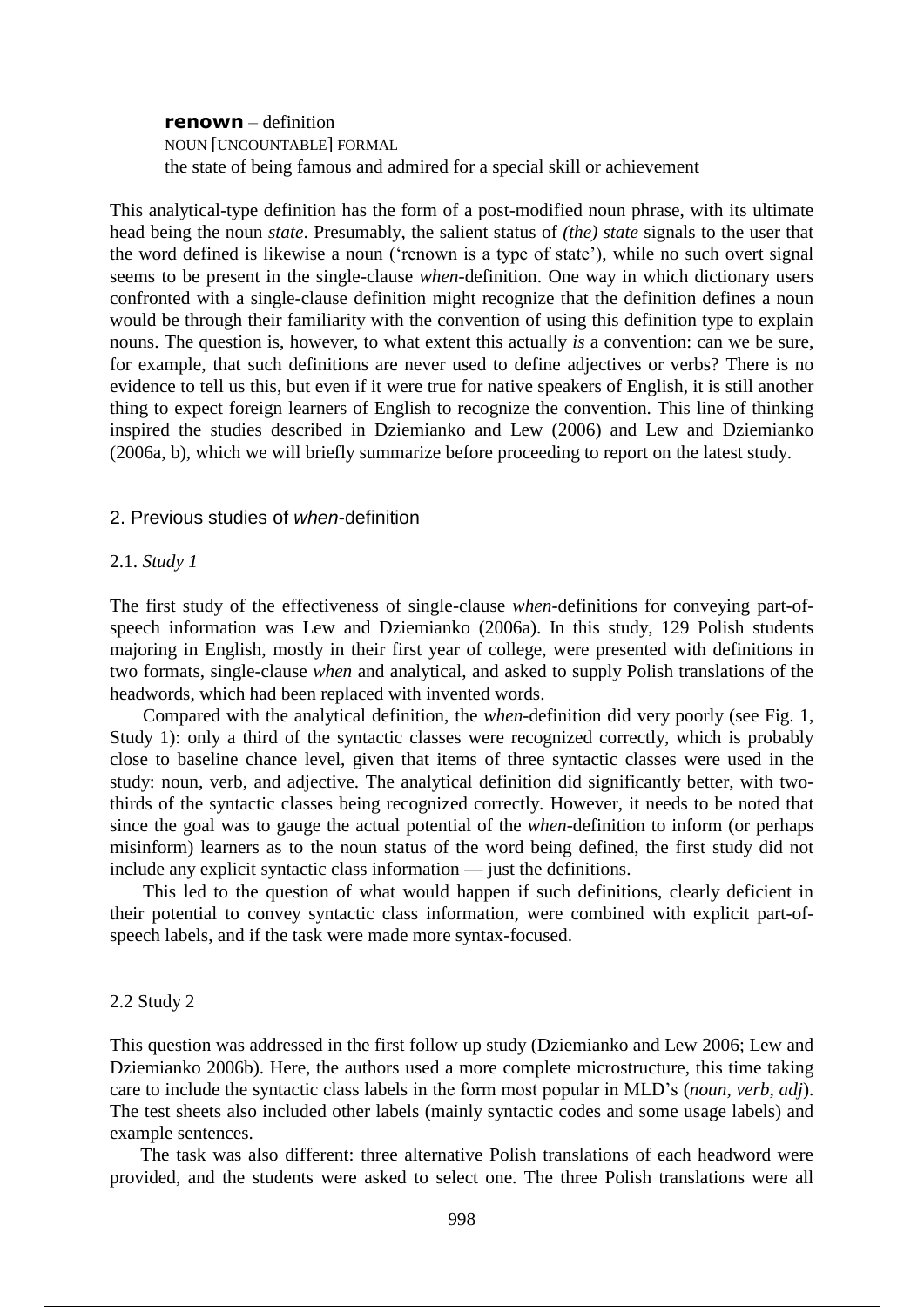based on the same morphological stem and differed mainly in terms of their syntactic class. The level of English of the 238 subjects used in the study was lower, most being intermediate and receiving instruction at one of several secondary schools.



**Figure 1.** POS identification success rates in Study 1 and Study 2.

Results of Study 2 differed rather dramatically from Study 1 (see **Figure 1**). Here, students using both definition formats were equally successful in identifying the syntactic class of the headword, disguised as in Study 1. (In addition, the success rates were markedly higher than in Study 1, but this latter effect can easily be explained by the less open-ended format of the task.)

The difference between Study 1 and Study 2 suggests that the inclusion of part-of-speech labels, perhaps combined with the more syntax-focused task, made a real difference to the success of entries with *when*-definitions. A confirmation of this comes from the analysis of the parts of the entries underlined by the participants as helpful during the task. Most participants underlined the part-of-speech label, and only a few the definition.

Such a pattern of experimental entry consultation suggests that most participants, upon seeing the equivalents provided in the test, recognized that they needed to focus on syntactic class, and then homed in on the one microstructural element that held exactly this information. Thus, participants tended to approach the task as a type of *meta*lexicographic exercise requiring a selective reading of a dictionary entry. While the high success rate paints an optimistic picture of the reference skills of these secondary school students, as they were able to isolate and focus on the microstructural element most relevant for the task, this study does not tell us much about the effect of the format of the definition itself, as most participants probably did not really process the definition attentively, if at all. In their conclusion, Lew and Dziemianko (2006b: 289) suggest the need for a second follow-up study:

We would still like to know, though, if such compensation [of the poor POSconveying potential of the when-definition by other elements of the entry] would remain to be effective under less syntax-focused task conditions, and when the salience of the syntactic class label were reduced by separating it from the lemma sign with the phonetic transcription in its customary location. Another follow-up study is needed to fully clarify this issue.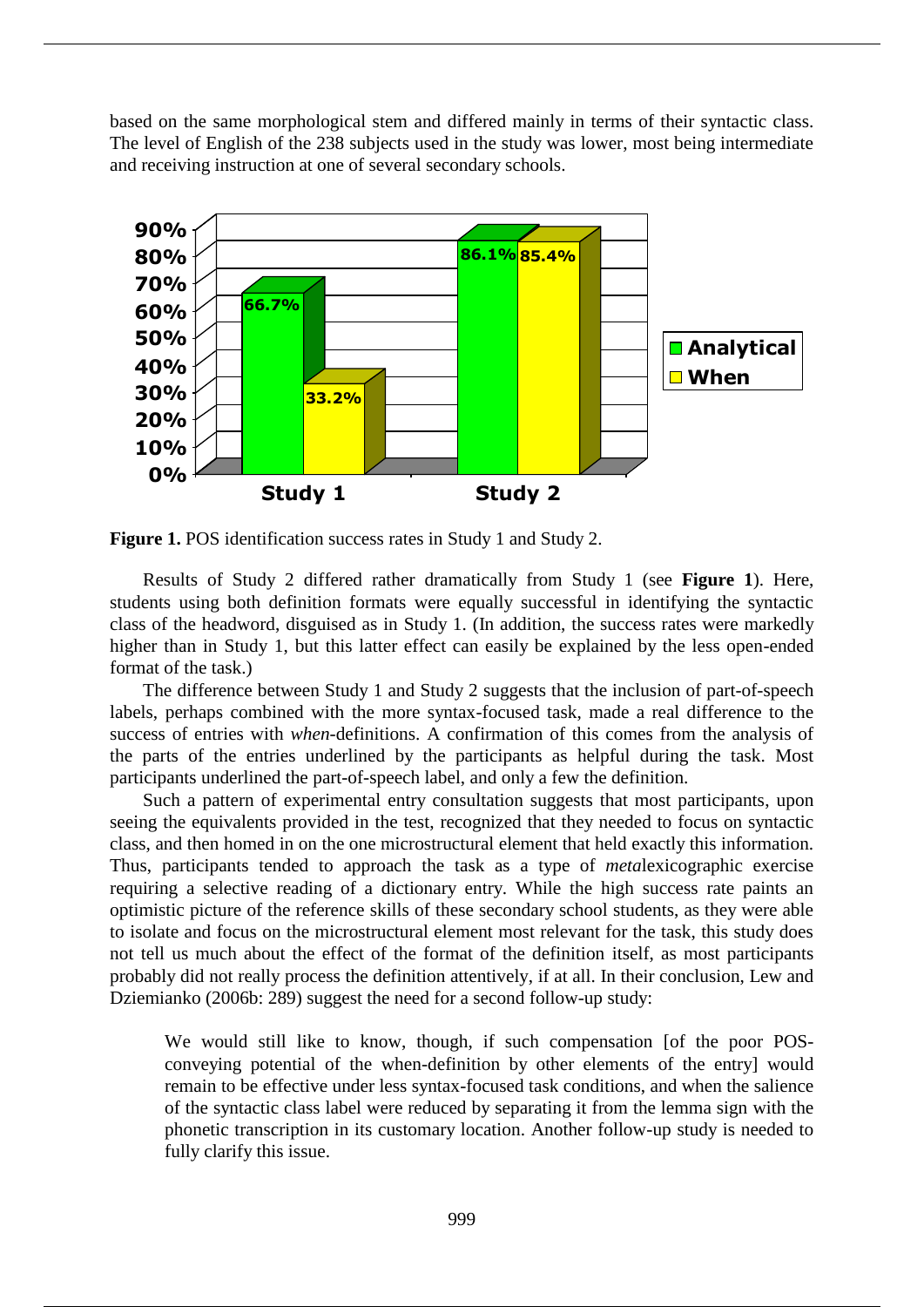This follow-up study was undertaken and is reported below.

### 3. Study 3

### 3.1. *Aim, design, materials and participants*

The aim of the study is to verify the findings of the previous two studies summarized above under more naturalistic conditions. This means a typical meaning-focus task (translation into L1) and a complete microstructure of the test entries, with phonetic transcription now occupying the usual place between the headword and the POS label, as opposed to the artificial salience of POS labels in Study 2. Other than the introduction of the transcription, the same test materials were used as in Study 2.

Thus, each participant received a sheet with 20 items, including 10 target noun entries and 10 filler verb and adjective items, supplemented in order to lower the salience of the target items. Half of the target noun definitions were in the analytical format, and the other half were single-clause *when*-definitions. There were two forms of the test, with half of the target entries assigned an analytical definition, and the other half defined through the singleclause *when*-definition. In the two forms, the assignment of definition type to target item was reversed. In this way, each participant was exposed to both definition types in equal measure, and every target item was accompanied by each definition type about half of the time, so as to minimize confounding effects of item and subject.

There were 134 participants taking part in the study, all native speakers of Polish, with their English proficiency in the upper-intermediate to advanced range. They were all asked to provide a Polish equivalent based on experimental dictionary entries provided. As in Study 1 and Study 2, actual headwords had been replaced with invented non-words, morphologically neutral so as not to suggest any particular part of speech.

Participants were asked to supply a single-word Polish equivalent in the space provided, following the measure used in Study 1 (participants in Study 1 were also asked to compose a sentence, but the two measures performed similarly and we recommended equivalent provision as a preferable measure).

Each Polish equivalent supplied was assigned to a syntactic category. Whenever a Polish noun was given as an equivalent, this was counted as a correctly recognized item. If an equivalent of a different syntactic class was supplied, this was counted as incorrectly recognized. For each subject, POS recognition rates were computed separately for each defining format. To better control for the ceiling effect (high overall recognition rates) and any subject-related variation, per-subject differences in POS recognition rates were calculated between the two defining formats by subtracting the individual recognition rate for *when*definition items from the rate for analytical items, with each subject acting as his or her own control.

# 3.2. *Results and discussion*

Mean POS identification success rates for analytical and *when*-definition types with their standard deviations are given in Table 1. Analytical definitions outperform the *when* type, but only by a small margin: 90 percent as against 87 percent, respectively.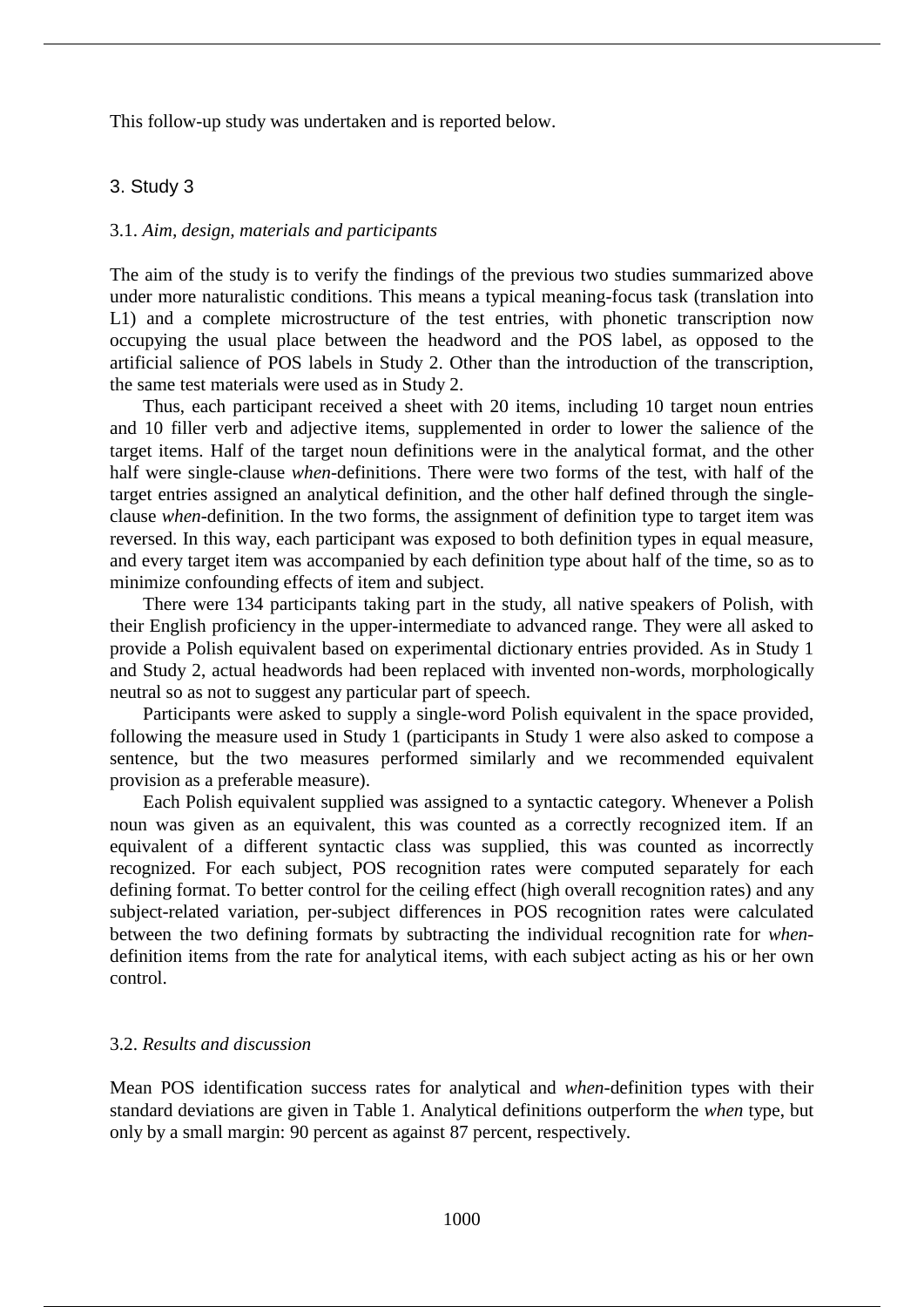**Table 1.** POS identification success rates for analytical and *when*-definitions.

| Definition type | Mean   | SD. |
|-----------------|--------|-----|
| Analytical      | $90\%$ | 15% |
| When            | 87%    | 19% |

This difference was found to be marginally significant (one-way GLM ANOVA,  $F_{(1,132)}=3.95$ , p=0.049). However, the difference of three percentage points in this context is of little *practical* significance and effect size is very small (partial  $\eta^2 = 0.03$ ).



**Figure 2.** POS identification success rates in Studies 1, 2, and 3.

In Study 3, no systematic information was collected on the sections of the microstructure consulted by the participants, as we did not want to compromise the relatively naturalistic character of the task by asking subjects to underline parts of entries. However, participants' response patterns suggest that example sentences may have been an important source of information.

We also scrutinized closely the structure and wording of individual definitions for clues as to when definition format might make a difference, and one such possible pattern emerges from individual results. The presence of an indefinite pronoun *someone* or *something* right after the word *when* (e.g.: *when someone is easily upset or offended by things that people say*) appears to be particularly misleading: as many as five out of six entries with *when* followed immediately by *someone* or *something* had lower POS recognition rates than their analytical counterparts. In contrast, single-clause definitions with the word *when* followed by a regular personal pronoun or a nominal phrase performed no worse than the corresponding analytical definitions. This finding, however, must be seen as tentative, as it is based on a post-hoc analysis of a rather limited number of items.

### 4. Conclusions

The findings from the three studies invite a number of general conclusions. First, in a naturalistic dictionary entry and a meaning-based task there exists a small effect of definition type on POS recognition of abstract nouns, with the single-clause *when*-definition being at a